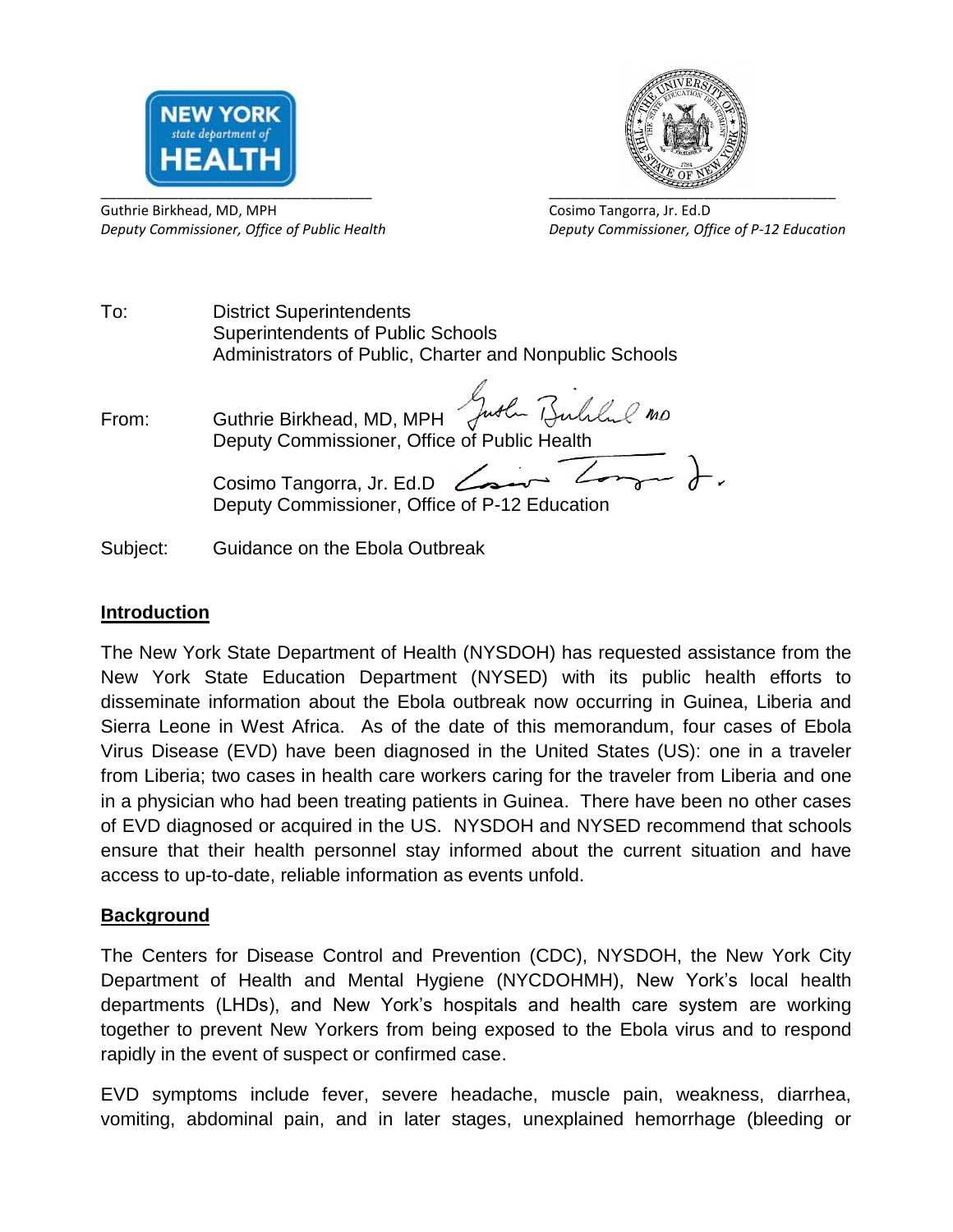bruising). The course of the disease is steadily progressive and unremitting. Symptoms appear on average between 8 to 10 days after exposure with a range of between 2, to not more than 21 days. A person infected with Ebola virus is not contagious until symptoms appear. The virus is spread through direct contact (through broken skin or unprotected mucous membranes in, for example, the eyes, nose, or mouth) with the blood or body fluids such as, but not limited to, feces, saliva, urine, vomit, and semen of a person who is sick with Ebola, or with objects like needles that have been contaminated with the virus. Ebola is not spread through the air or by water or, in the US, by food.

The current outbreak is limited to Guinea, Liberia, and Sierra Leone (see map, [http://www.health.ny.gov/diseases/communicable/ebola/docs/mapping\\_the\\_ebola\\_outbrea](http://www.health.ny.gov/diseases/communicable/ebola/docs/mapping_the_ebola_outbreak.pdf) [k.pdf](http://www.health.ny.gov/diseases/communicable/ebola/docs/mapping_the_ebola_outbreak.pdf) ). Persons who have traveled elsewhere in Africa or who have been in contact with persons who are not ill from these three counties are not at risk for EVD. Individuals leaving the three affected counties are being screened for symptoms and history of exposure to persons with EVD at the airport of departure, and also again upon entry at airports in the US. At the departure airport, persons with fever, symptoms or reporting exposure to Ebola patients are not allowed to board the plane. At the entry airport in the US, any person with fever or symptoms will be transported to a hospital for evaluation. Contact information on all returning travelers is reported to NYSDOH. Those reporting significant exposure to Ebola patients will be placed under quarantine in their home by local health officials. Persons reporting no exposure to Ebola patients will be contacted daily for 21 days after departure from West Africa to monitor temperature and possible EVD symptoms. In the unlikely event that an individual being monitored becomes symptomatic, they will be rapidly detected by this daily screening and transported to a hospital for evaluation and appropriate care.

It is important to note that thousands of individuals from Guinea, Liberia, and Sierra Leone have traveled to the US in the last 6 months since the Ebola outbreak began. Only two individuals have become symptomatic with EVD after entering the US. It is not expected that there will be spread of cases in the US as is being seen in Africa. The likelihood of a student with symptoms of Ebola presenting in a school in New York is exceedingly small.

## **Recommendations**

While NYSDOH does not expect to see an Ebola case in a school, they have asked that NYSED take the opportunity to review procedures with school health personnel in the highly unlikely event that they come into contact with a person who might be infected with Ebola while at school. At this time, NYSDOH recommends schools take the following measures:

Review of School Infection Control Practices: School administration and medical directors should review and update (as appropriate) their infection control plans, including Exposure Control Plans required by the Occupational Safety and Health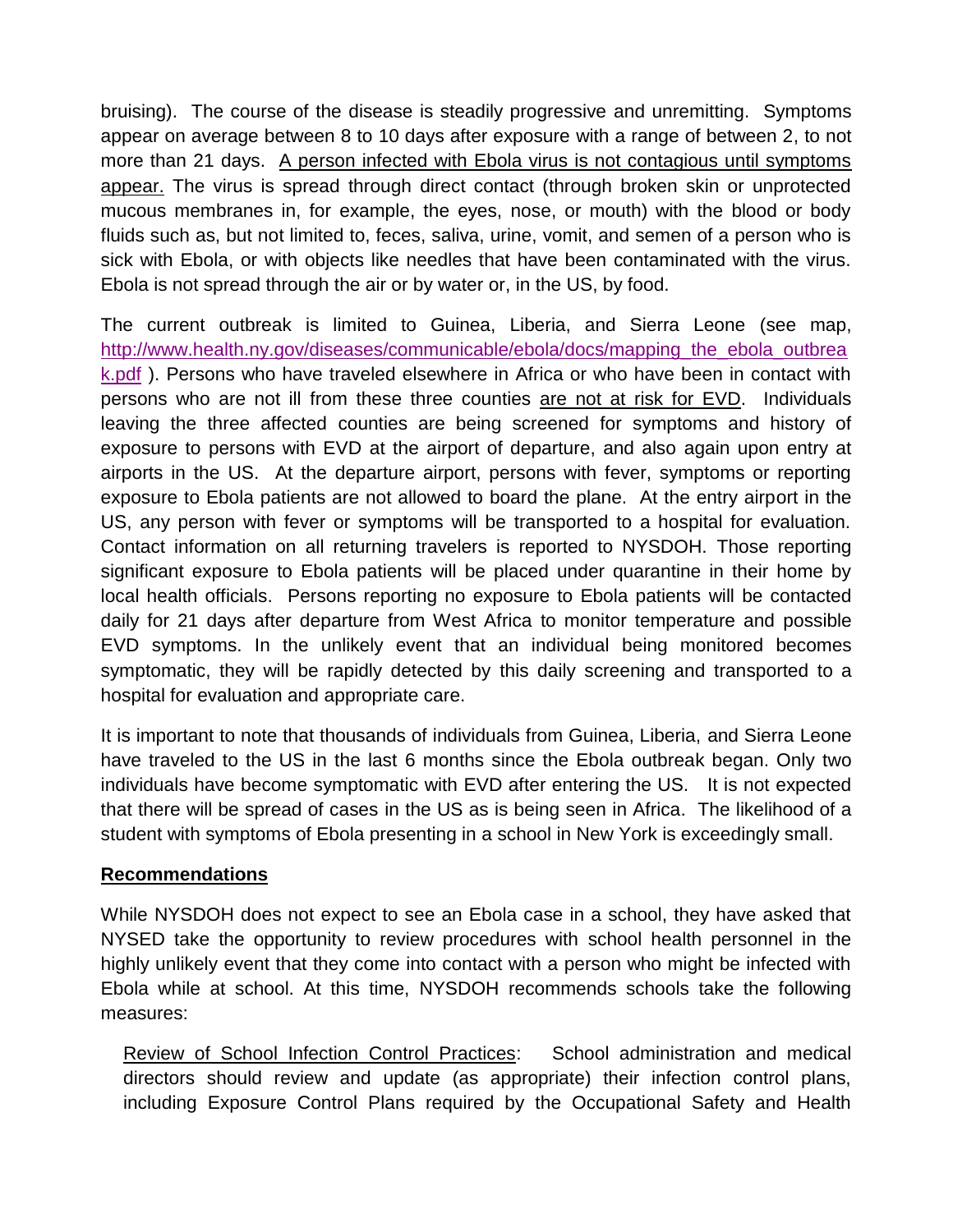Administration (OSHA) and the Public Employees Safety and Health Bureau (PESH). School medical directors should verify that school health personnel are familiar with Ebola, how it is transmitted, and what infection control precautions are necessary. School medical directors should also ensure that school health personnel are capable of instituting and performing infection control procedures, including identifying places where isolation of ill students can occur. Additionally, schools should check to ensure that their personal protective equipment (PPE) supplies (e.g. gloves, masks, etc.) are adequate for standard precaution needs in school settings and meet nationally recognized standards [e.g. OSHA, National Institute of Occupational Safety and Health (NIOSH)] as recommended by the CDC.

## Increased Vigilance:

Early recognition is critical to controlling the spread of Ebola virus. If any student or staff member presents to the school nurse with fever, muscle pain, weakness, severe headache, abdominal pain, vomiting, diarrhea, or unexplained bleeding or bruising, the nurse or other school personnel should immediately ask about recent travel to Ebola affected areas. If the student or staff member reports having been in an Ebola affected area within the past 21 days and exhibits signs and symptoms described above, the school nurse should consider the possibility of Ebola and implement appropriate follow up measures as outlined below:

- Immediately isolate the student or staff member in an appropriate private room with access to a private bathroom, if possible. Students should be supervised in accordance with district policy.
- Notify the parent/guardian regarding the student's illness symptoms and confirm travel to Ebola affected area within the last 21 days.
- The school should contact their local health department for further instruction and guidance. Use the following link for local health department contact information: [http://www.nysacho.org/i4a/member\\_directory/feSearchForm.cfm?directory\\_id=](http://www.nysacho.org/i4a/member_directory/feSearchForm.cfm?directory_id=2&pageid=3289&showTitle=1) [2&pageid=3289&showTitle=1](http://www.nysacho.org/i4a/member_directory/feSearchForm.cfm?directory_id=2&pageid=3289&showTitle=1)
- In a medical emergency, call 911.
- The PPE that is most commonly present in schools is insufficient to properly *treat/care for* the individual. However, school nurses are not expected to *treat/care for* a symptomatic individual with recent travel to an impacted country. The student or staff should be placed in isolation and calls should be made for further guidance.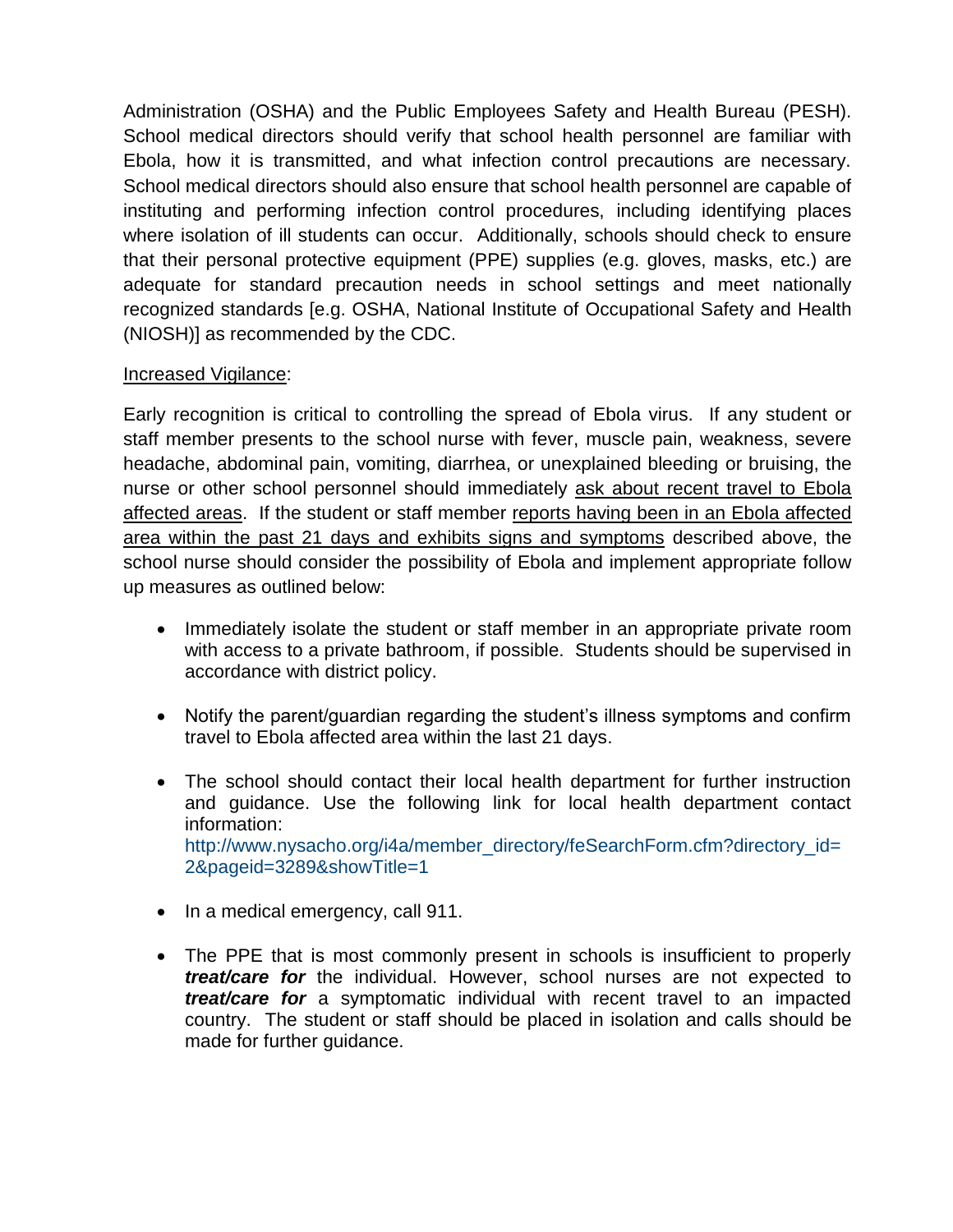- If any affected student or staff member needs immediate medical care, it is crucial that the school nurse or other school personnel tell 911 or the EMS operator about the sick person's recent travel to an Ebola affected area.
- If any school surfaces are contaminated with body fluids from the affected student or staff member, schools should isolate the area and follow local health department or NYCDOHMH directives for cleanup and disposal.

The school nurse **should not** implement the measures described above for students or staff who become sick more than 21 days after returning from an Ebola-affected area. Instead, the school nurse should follow the school medical director's usual protocols for illness.

These recommendations are subject to change in response to changes in CDC guidance. Schools will be notified of any changes. For up-to-date information on NYSDOH recommendations relating to Ebola, visit: <http://www.health.ny.gov/diseases/communicable/ebola/>

This memorandum is not intended to provide comprehensive information relating to Ebola.

For questions on school health services contact the NYSED's Office of Student Support Services at 518-486-6090.

For more information on Ebola, visit the following websites:

The New York State Department of Health (NYSDOH) <http://www.health.ny.gov/diseases/communicable/ebola/>

The Centers for Disease Control and Prevention,<http://www.cdc.gov/vhf/ebola/index.html>

The New York City Department of Health and Mental Hygiene (NYCDOHMH). This website includes information about Ebola for schools <http://www.nyc.gov/html/doh/html/diseases/ebola.shtml>

The Statewide School Health Services Center provides up-to-date information and guidance on health services to schools. Their website includes information on infection control, Exposure Control Plans, and Ebola. Please visit their site at [www.schoolhealthservicesny.com](http://www.schoolhealthservicesny.com/)

Information about Exposure Control Plans required by OSHA and PESH is available at: [https://www.osha.gov/pls/oshaweb/owadisp.show\\_document?p\\_table=STANDARDS&p\\_id](https://www.osha.gov/pls/oshaweb/owadisp.show_document?p_table=STANDARDS&p_id=10051) [=10051](https://www.osha.gov/pls/oshaweb/owadisp.show_document?p_table=STANDARDS&p_id=10051)